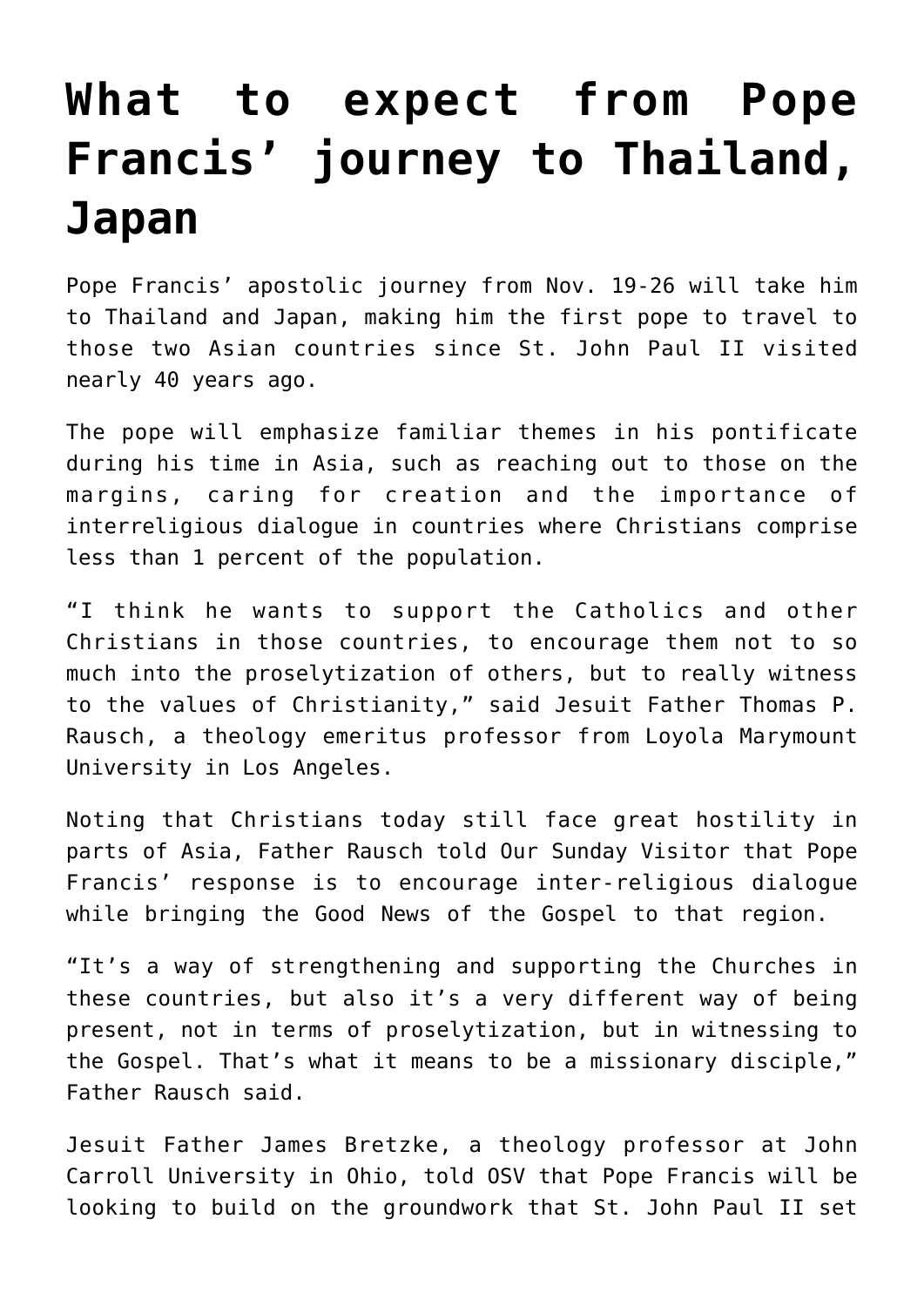when he visited Japan and Thailand in the early 1980s.

"He's intentionally seeking out places that are on the margins of the Church whenever he can," Father Bretzke said, adding that the upcoming papal visit will likely not be a watershed moment that leads to "a huge upsurge" in vocations or conversions in either Japan or Thailand.

"I think what the pope is trying to do is to model a mode of engagement that would be more in line with classic interreligious dialogue where you engage each dialogue partner on their own terms and try to find areas of collaboration without the implied (goal) to convert them to Catholicism," Father Bretzke said.

## **Christian discipleship**

The Holy See Press Office announced that Pope Francis will visit the Kingdom of Thailand from Nov. 20-23 before traveling to Japan from Nov. 23-26, where he will visit Tokyo, Nagasaki and Hiroshima.

The visit to Thailand — which has as its motto "Disciples of Christ, Missionary Disciples" — coincides with the 350th anniversary of the establishment of the Apostolic Vicariate of Siam.

Since the Dominicans first arrived there in 1567 — they were followed by the Franciscans, the Jesuits and the Paris Foreign Missions Society — the Catholic community in Thailand has grown to about 388,000 in a predominantly Buddhist nation of 69 million people.

"Thailand is a very strongly Buddhist country," Father Bretzke said. "That culturally is not likely to change in the near future."

Robert Gimello, a research professor emeritus in theology from the University of Notre Dame, who is an expert in Buddhism,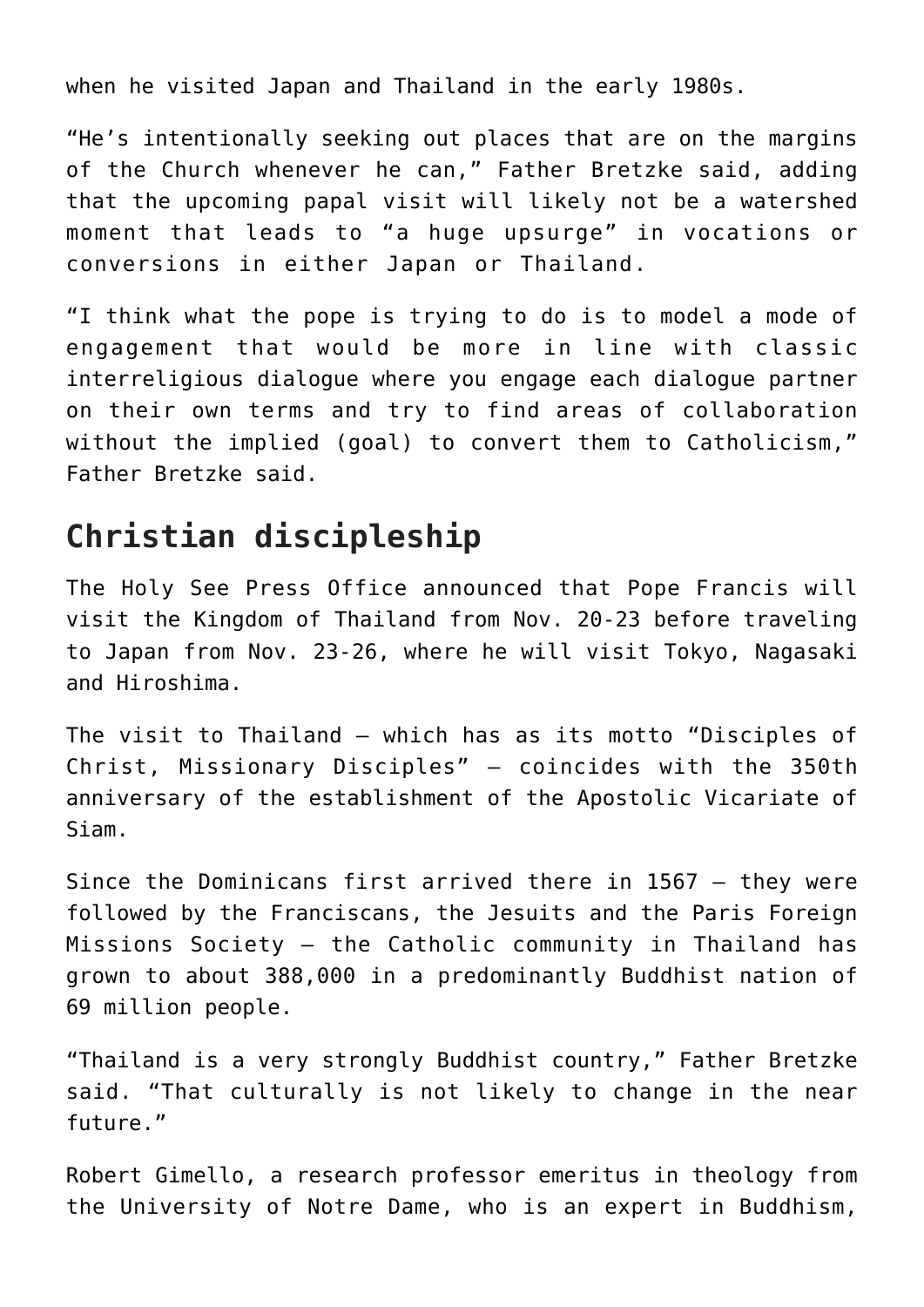noted that Pope Francis previously visited two other predominantly Buddhist countries — Sri Lanka and Burma — in 2015 and 2017.

"On both occasions he met briefly with prominent Buddhist monks. So far as I can tell, they discussed only matters of generic or universal moral concern," said Gimello, who added that those matters included caring for the Earth, the need for mutual respect among religions and the importance of overcoming sectarian and political conflict.

"Matters concerning the particular nature of Buddhism, the particular character of actual or desired Catholic-Buddhist relations, seem not to have been addressed, and, unlike [Pope Benedict XVI], Francis has, so far as I know, never said anything specific about the beliefs, values and practices that are distinctive of Buddhism," Gimello said.

While in Thailand, Pope Francis is expected to visit King Maha Vajiralongkorn and celebrate Mass. The Associated Press reported the pope will also meet his second cousin, Salesian Sister Ana Rosa Sivori, who is a vice principal of a girls' school 355 miles northeast of Bangkok.

On May 18, Pope Francis wrote a message to the Church in Thailand when it marked its 350th anniversary: "I pray that you may grow in holiness and continue to work in the spread of Christ's kingdom by fostering solidarity, fraternity and the desire for goodness, truth and justice in your beloved country."

## **Protecting life**

The theme for the pontiff's visit to Japan is "Protect All Life," which focuses on caring for human life and the environment. Japan, where Buddhism and Shintoism are the predominant religions, has slightly more than 500,000 Catholics — less than 1% in a nation of 127 million people.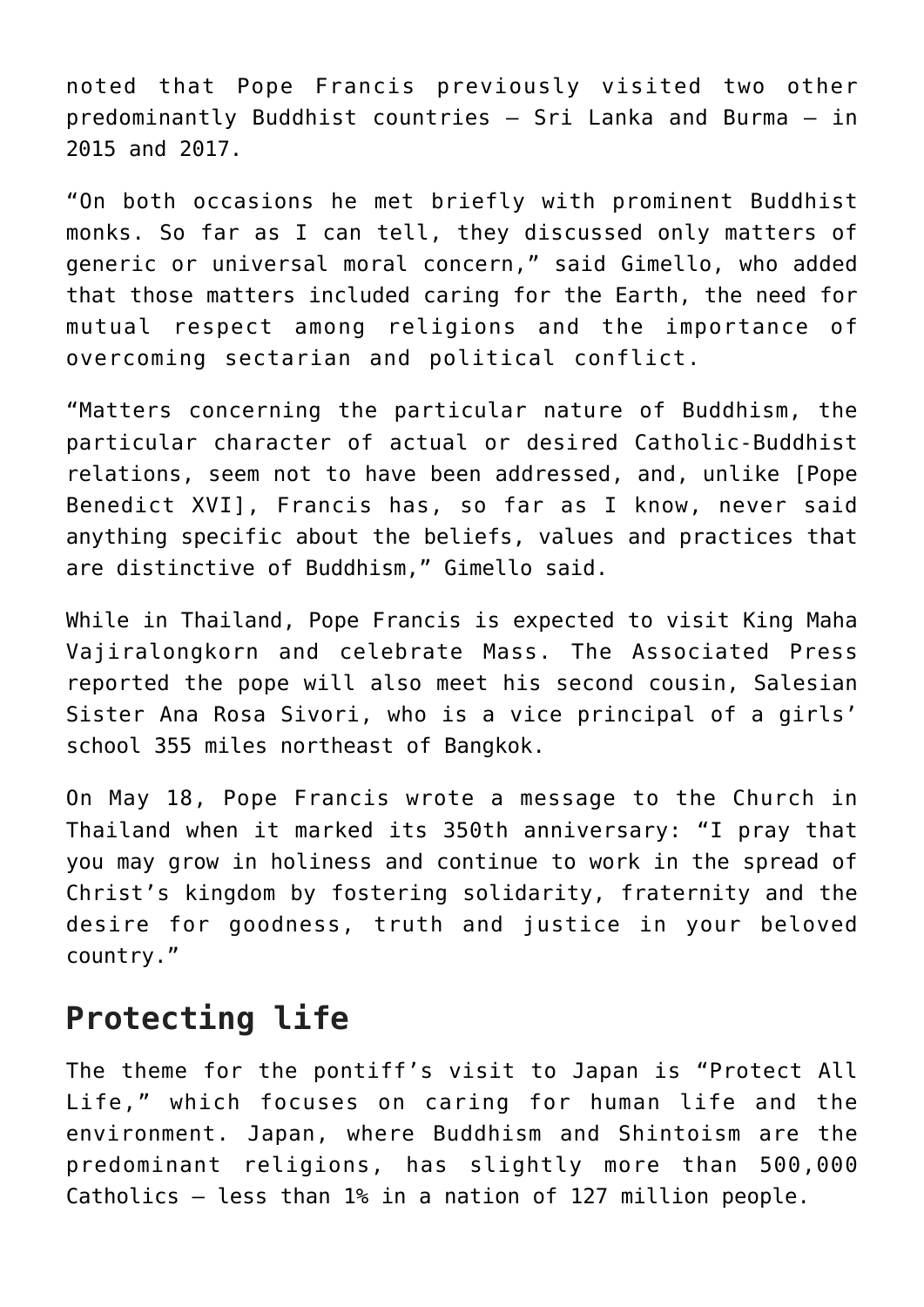Pope Francis will likely meet with Prime Minister Shinzo Abe and Emperor Naruhito. He also is also expected to follow in the footsteps of his papal predecessor, visiting Hiroshima and Nagasaki, and honoring the Japanese martyrs.

Portuguese Jesuit missionaries brought Catholicism to Japan. In 1620, the faith was outlawed, and a period of bloody persecution followed where scores of Christians were martyred. For over 250 years, Japanese Catholics went underground and kept the faith alive at great personal risk.

Gimello said he hopes Pope Francis will speak about the early history of the Church in Japan, "specifically about the martyrdom of scores of Catholic missionaries and untold numbers of Japanese converts, who gave their lives, not in the cause of encouraging interreligious dialogue, world peace, care of the earth, etc., but for the paramount purpose of advancing and preserving devotion to Christ, his teachings and his Church."

Last year, Pope Francis — who as a young man dreamed of becoming a missionary in Japan — had the Vatican print thousands of picture cards depicting a young child who survived the Nagasaki bombing. The child carried his dead brother on his back. The card was printed with the words, "The fruit of war."

When he visits Japan, the pontiff will also speak to the "pile of problems related to life and peace" that a Vatican statement noted are facing the country, including natural catastrophes and nuclear plant accidents that "remain as persisting problems."

"I think Francis is trying to build on the foundation of JPII and move things in a somewhat different direction," Father Bretzke said. "Whereas JPII tried to focus more in direct evangelization, I think [Pope Francis] moving forward will spend more time emphasizing ecology and globalization, and the